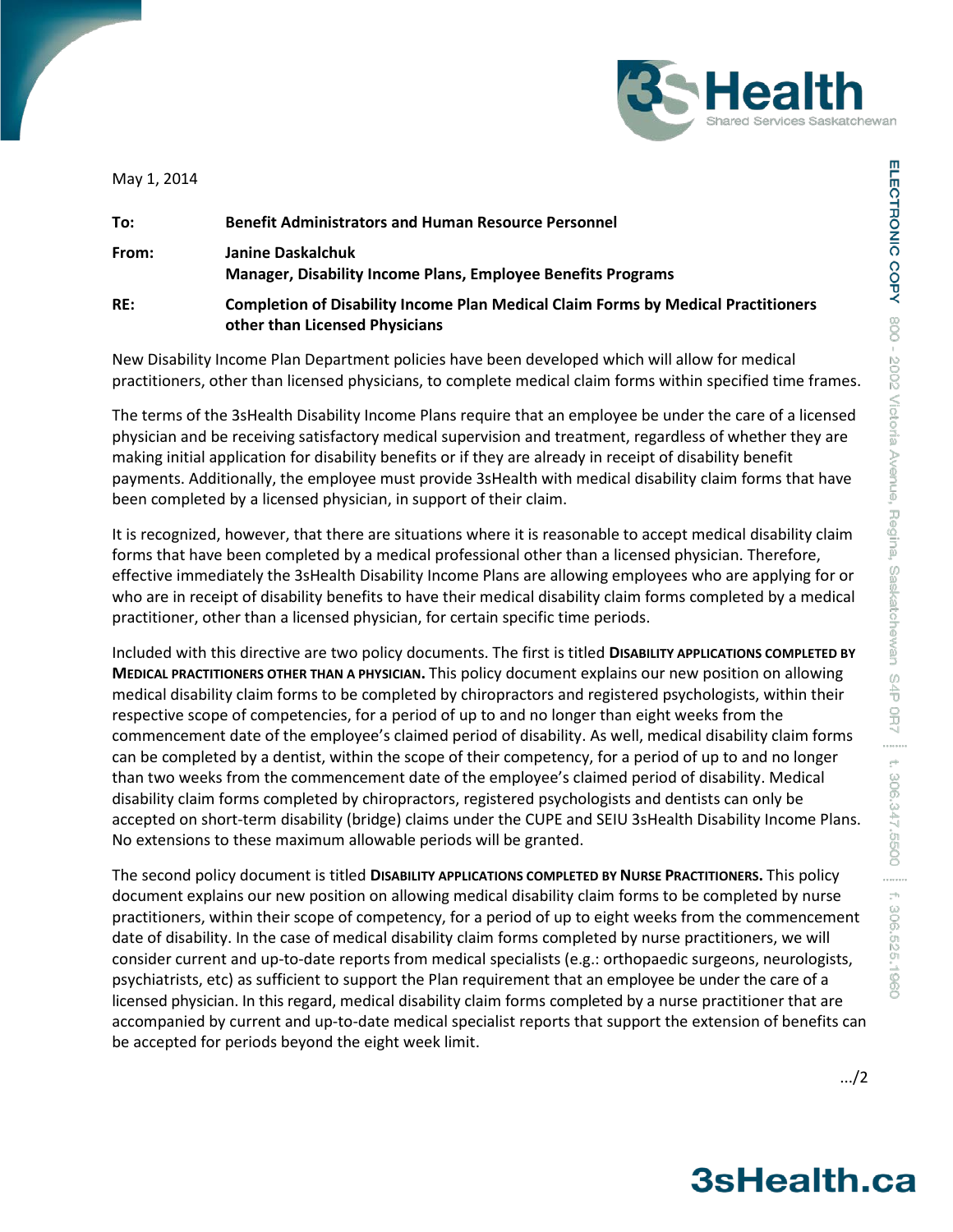May 1, 2014 Page 2 of 2



As with medical disability claim forms completed by a licensed physician, the information provided by a chiropractor, registered psychologist, dentist or nurse practitioner must support all relevant requirements of the Disability Income Plan in order to be considered sufficient for benefit approval. Included in these requirements, as with forms completed by a licensed physician, is the requirement that all current and upto-date specialist consultation reports and medical test results that are relevant to the claim be provided with the medical disability claim forms.

Should you have any questions, please contact the Disability Income Plan area of the 3sHealth Employee Benefits Department at 1-866-278-2301.

# 3sHealth.ca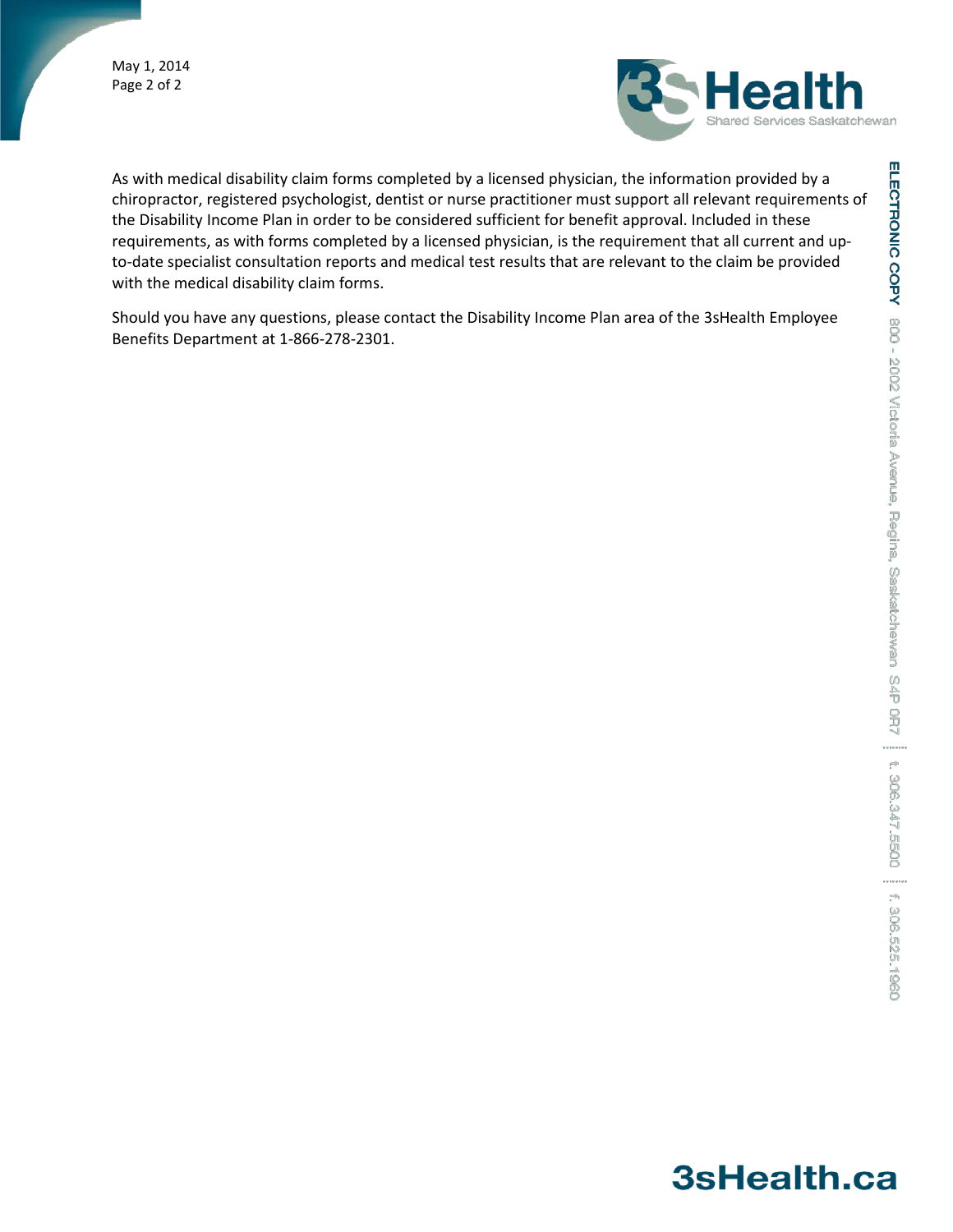



## **EMPLOYEE BENEFITS - DISABILITY INCOME PLAN**

#### **DISABILITY APPLICATIONS COMPLETED BY MEDICAL PRACTITIONERS OTHER THAN A PHYSICIAN**

**Policy:** An employee who is a member of a 3sHealth Disability Income Plan is required to submit medical forms in support of a claim of total disability.

### **Plan Definitions**

*Disability Income Plan benefits shall be paid to any Member who:*

 *furnishes from time to time as required by the Administrator, information on prescribed forms from a Physician as to the cause, nature, and duration of such Total Disability;* 

*No payment will be made for claims resulting from a Total Disability:* 

 *for which the Member is not under continuing medical supervision and treatment considered satisfactory by the Administrator;*

*Date of Cessation of Benefits:*

 *the date the Member is not under continuing medical supervision and treatment considered satisfactory by the Administrator.*

Under the terms of the Plan, *"Physician" means a duly licensed medical practitioner pursuant to the Medical Professions Act 1981, as it may be amended from time to time.*

**Procedure:** It is a Plan requirement that medical forms provided in support of a disability claim (initial and continuance application forms) be completed by a physician. Further to this, the requirement of the Plan that an employee be under continuing medical supervision and treatment considered satisfactory by the Administrator means that an employee must be under the care of a "physician".

> However, it is recognized that there are situations where it is reasonable to accept medical forms completed by a medical professional other than a physician. Therefore, we will:

- Accept medical forms completed and signed by a chiropractor or registered psychologist, within their respective scope of competencies, for a period of up to and no longer than 8 weeks from the commencement date of disability; and
- Accept medical forms completed by a dentist, within the scope of their competency, for a period of up to and no longer than 2 weeks from the commencement date of disability.

Note: for our position on medical forms completed by Nurse Practitioners, please see the separate policy titled: *Disability Applications Completed by Nurse Practitioners.*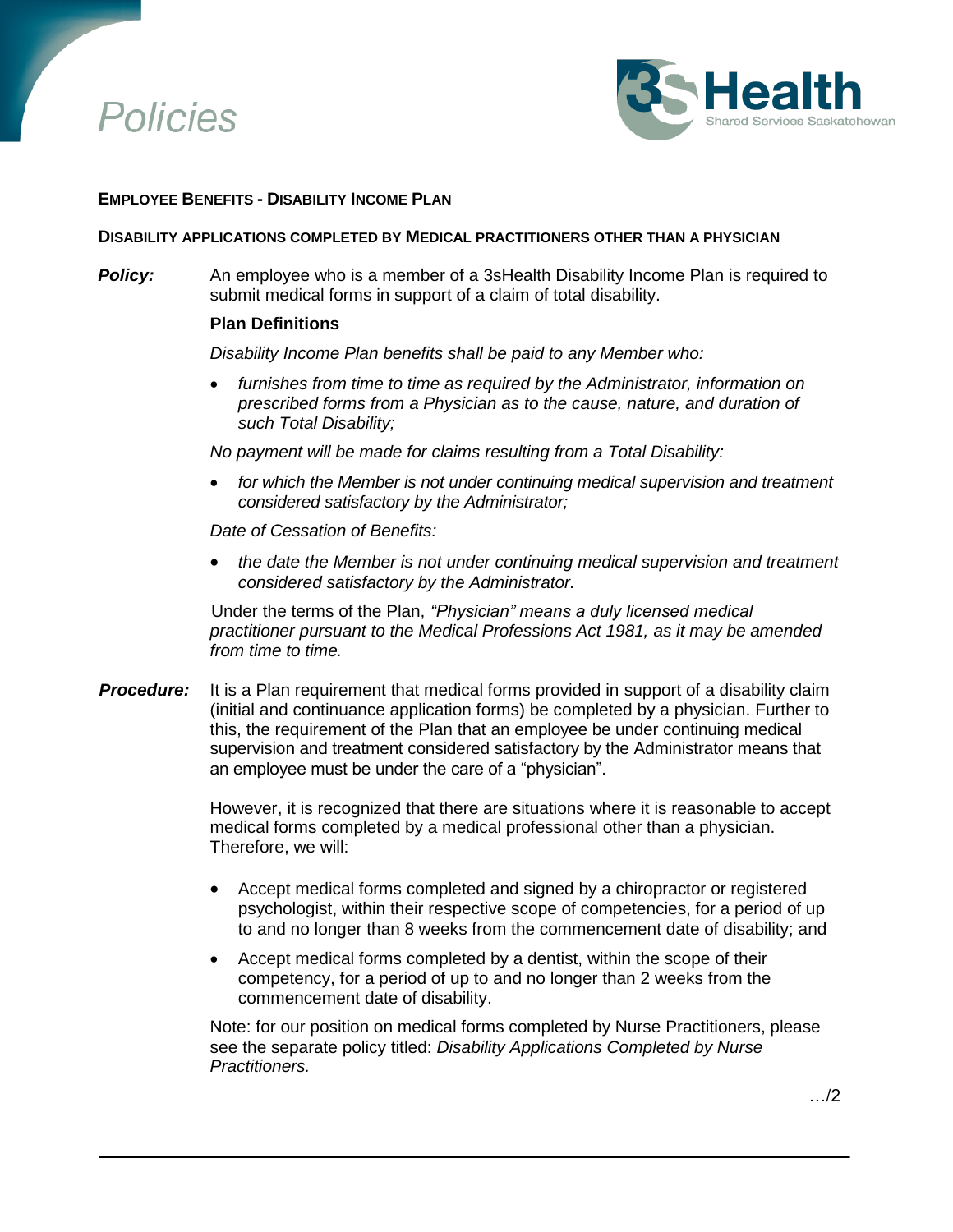# **Policies**



**-2-**

When such a claim is accepted, a letter will be sent to the employee advising we have accepted the medical evidence provided. The letter will further explain that if the period of disability continues beyond the maximum period allowed by this policy then it will be required that they seek the care of a physician and that future medical forms related to the claim be completed by a physician.

As with forms completed by a physician, the information provided by a chiropractor, registered psychologist or dentist must support all relevant requirements of the Plan in order to be sufficient for benefit approval. Included in these requirements, as with forms completed by a physician, is the requirement that all current and up to date specialist consultation reports and medical test results that are relevant to the claim be provided with forms completed by a chiropractor, registered psychologist or dentist.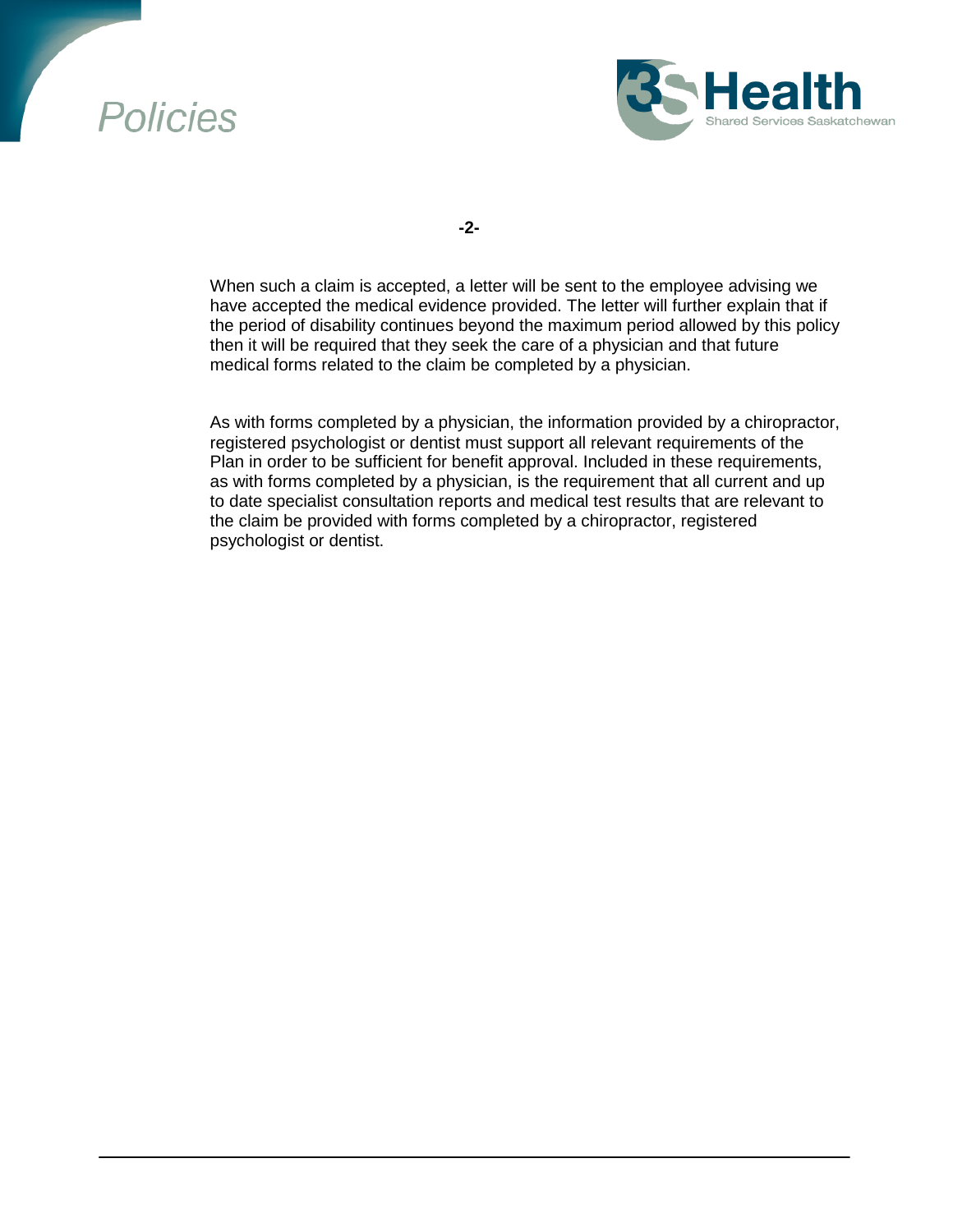



## **EMPLOYEE BENEFITS - DISABILITY INCOME PLAN**

#### **DISABILITY APPLICATIONS COMPLETED BY NURSE PRACTITIONERS**

**Policy:** An employee who is a member of a 3sHealth Disability Income Plan is required to submit medical forms in support of a claim of total disability.

### **Plan Definitions**

*Disability Income Plan benefits shall be paid to any Member who:*

 *furnishes from time to time as required by the Administrator, information on prescribed forms from a Physician as to the cause, nature, and duration of such Total Disability;* 

*No payment will be made for claims resulting from a Total Disability:* 

 *for which the Member is not under continuing medical supervision and treatment considered satisfactory by the Administrator;*

*Date of Cessation of Benefits:*

 *the date the Member is not under continuing medical supervision and treatment considered satisfactory by the Administrator.*

Under the terms of the Plan, *"Physician" means a duly licensed medical practitioner pursuant to the Medical Professions Act 1981, as it may be amended from time to time.*

**Procedure:** It is a Plan requirement that medical forms provided in support of a disability claim (initial and continuance application forms) be completed by a physician. Further to this, the requirement of the Plan that an employee be under continuing medical supervision and treatment considered satisfactory by the Administrator means that an employee must be under the care of a "physician".

> However, it is recognized that there are situations where it is reasonable to accept medical forms completed by a medical professional other than a physician, such as a nurse practitioner. Therefore, we will:

> Accept medical forms completed and signed by nurse practitioners, within their scope of competency, for a period of up to and no longer than 8 weeks from the commencement date of disability.

> When such a claim is accepted, a letter will be sent to the employee advising we have accepted the medical evidence provided. The letter will further explain that if the period of disability continues beyond the maximum period allowed by this policy then it will be required that they seek the care of a physician and that future medical forms related to the claim be completed by a physician.

> > …/2